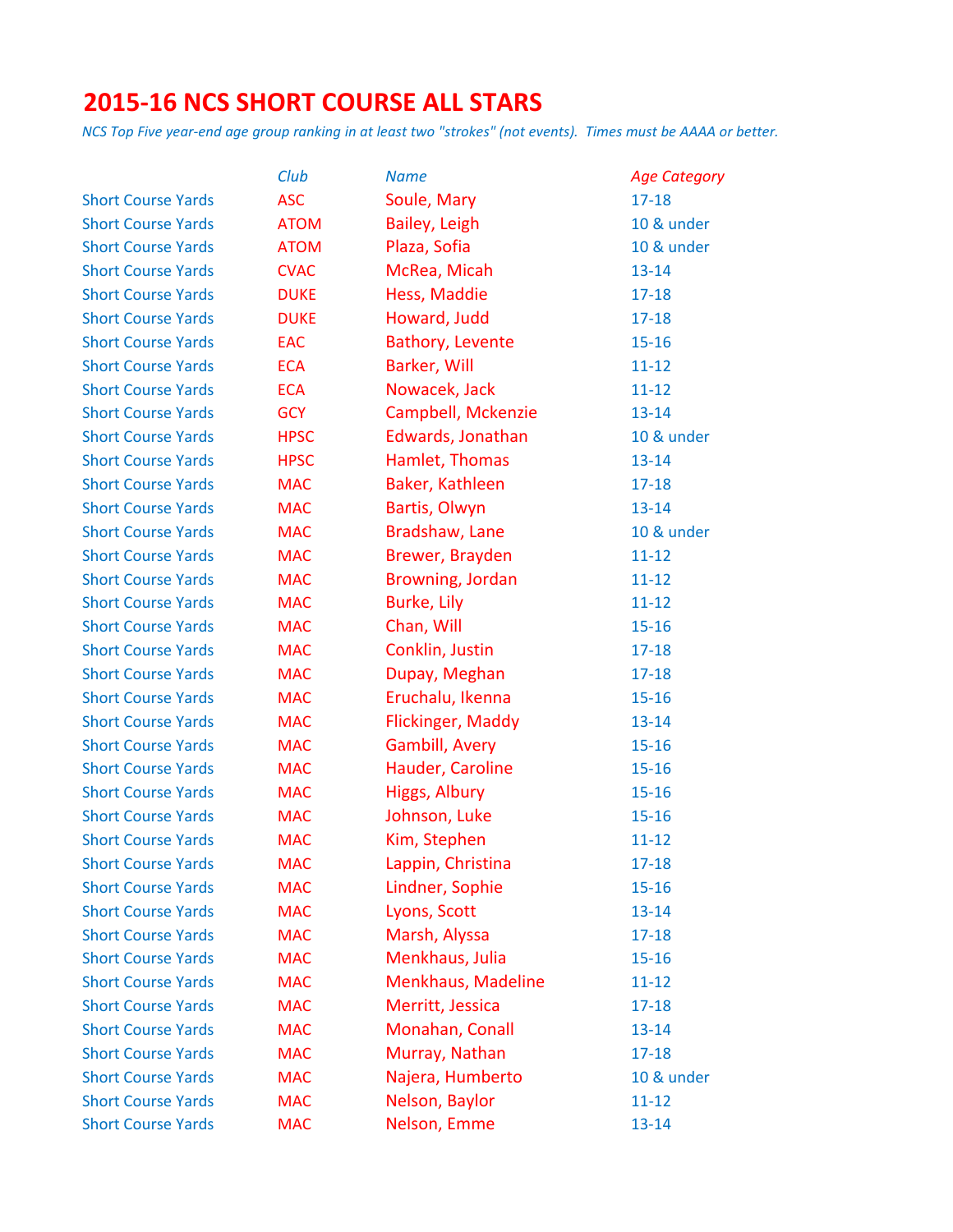# **2015-16 NCS SHORT COURSE ALL STARS**

|                           | Club        | <b>Name</b>               | <b>Age Category</b> |
|---------------------------|-------------|---------------------------|---------------------|
| <b>Short Course Yards</b> | <b>MAC</b>  | Poelke, Boyd              | $13 - 14$           |
| <b>Short Course Yards</b> | <b>MAC</b>  | Ricciardi, Carolina       | $11 - 12$           |
| <b>Short Course Yards</b> | <b>MAC</b>  | Shelstad, John            | $15 - 16$           |
| <b>Short Course Yards</b> | <b>MAC</b>  | Smith, Jack               | $17 - 18$           |
| <b>Short Course Yards</b> | <b>MAC</b>  | Stranick, Sara            | $17 - 18$           |
| <b>Short Course Yards</b> | <b>MAC</b>  | Topp, Makenna             | 10 & under          |
| <b>Short Course Yards</b> | <b>MAC</b>  | Whipple, Zack             | $13 - 14$           |
| <b>Short Course Yards</b> | <b>MAC</b>  | Yandle, Ava               | $11 - 12$           |
| <b>Short Course Yards</b> | <b>MOR</b>  | Arens, Abby               | $13 - 14$           |
| <b>Short Course Yards</b> | <b>MOR</b>  | <b>Blandford, Connor</b>  | $17 - 18$           |
| <b>Short Course Yards</b> | <b>MOR</b>  | Brown, Zach               | $15 - 16$           |
| <b>Short Course Yards</b> | <b>MOR</b>  | Cobb, Collier             | $17 - 18$           |
| <b>Short Course Yards</b> | <b>MOR</b>  | Countie, Grace            | $15 - 16$           |
| <b>Short Course Yards</b> | <b>MOR</b>  | Crouse, Caroline          | $13 - 14$           |
| <b>Short Course Yards</b> | <b>MOR</b>  | Dry, Elena                | 10 & under          |
| <b>Short Course Yards</b> | <b>MOR</b>  | Healy, John               | $15 - 16$           |
| <b>Short Course Yards</b> | <b>MOR</b>  | Homovich, Madison         | $15 - 16$           |
| <b>Short Course Yards</b> | <b>MOR</b>  | Kawaguchi, Rhys           | $15 - 16$           |
| <b>Short Course Yards</b> | <b>MOR</b>  | Kring, Jaden              | $13 - 14$           |
| <b>Short Course Yards</b> | <b>MOR</b>  | Lucht, Stephen            | $15 - 16$           |
| <b>Short Course Yards</b> | <b>MOR</b>  | McCauley, Ashley          | $13 - 14$           |
| <b>Short Course Yards</b> | <b>MOR</b>  | Moore, Kate               | $15 - 16$           |
| <b>Short Course Yards</b> | <b>MOR</b>  | Poole, Julia              | $15 - 16$           |
| <b>Short Course Yards</b> | <b>MOR</b>  | Ringenbach, Bode          | $11 - 12$           |
| <b>Short Course Yards</b> | <b>MOR</b>  | Rubendall, Brooke         | $17 - 18$           |
| <b>Short Course Yards</b> | <b>MOR</b>  | Silver, Tyler             | $17 - 18$           |
| <b>Short Course Yards</b> | <b>MOR</b>  | <b>Tobul, Tommy</b>       | $11 - 12$           |
| <b>Short Course Yards</b> | <b>NCAC</b> | Battaglini, Lucca         | 10 & under          |
| <b>Short Course Yards</b> | <b>NCAC</b> | Hoover, Sam               | $11 - 12$           |
| <b>Short Course Yards</b> | <b>NCAC</b> | Lloyd, Landon             | 10 & under          |
| <b>Short Course Yards</b> | <b>NCAC</b> | Macmillan, Will           | $17 - 18$           |
| <b>Short Course Yards</b> | <b>NCS</b>  | <b>Caldwell, Courtney</b> | $17 - 18$           |
| <b>Short Course Yards</b> | <b>NCS</b>  | Ress, Justin              | $17 - 18$           |
| <b>Short Course Yards</b> | <b>NSS</b>  | Frith, Patrick            | $15 - 16$           |
| <b>Short Course Yards</b> | <b>RSA</b>  | Bunger, Joe               | $11 - 12$           |
| <b>Short Course Yards</b> | <b>RSA</b>  | Curzan, Claire            | $11 - 12$           |
| <b>Short Course Yards</b> | <b>RSA</b>  | Ivy, Michael              | $13 - 14$           |
| <b>Short Course Yards</b> | <b>RSA</b>  | Li, Andrew                | 10 & under          |
| <b>Short Course Yards</b> | <b>RSA</b>  | Pierce, Camila            | 10 & under          |
| <b>Short Course Yards</b> | <b>RSA</b>  | <b>Riley, Nick</b>        | $11 - 12$           |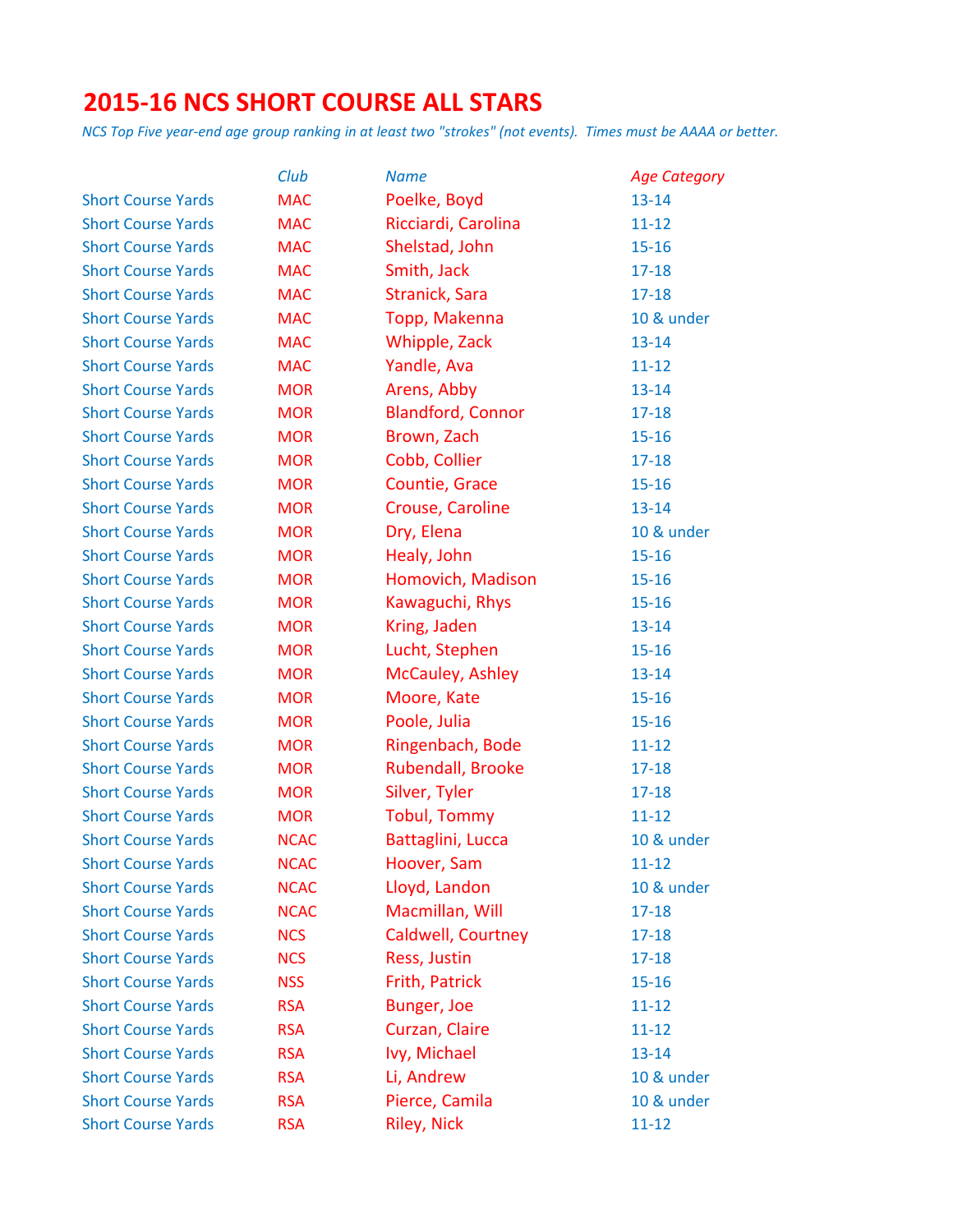# **2015-16 NCS SHORT COURSE ALL STARS**

|                           | <b>Club</b> | <b>Name</b>      | <b>Age Category</b> |
|---------------------------|-------------|------------------|---------------------|
| <b>Short Course Yards</b> | <b>RSA</b>  | Smyre, Alex      | $11 - 12$           |
| <b>Short Course Yards</b> | <b>STAR</b> | Henderson, Noah  | $13 - 14$           |
| <b>Short Course Yards</b> | <b>TAC</b>  | Cotter, Keelan   | 10 & under          |
| <b>Short Course Yards</b> | <b>TAC</b>  | Haughey, Braeden | $11 - 12$           |
| <b>Short Course Yards</b> | <b>TAC</b>  | Hook, Charlotte  | $11 - 12$           |
| <b>Short Course Yards</b> | <b>TAC</b>  | Jackson, Sarah   | $11 - 12$           |
| <b>Short Course Yards</b> | <b>TAC</b>  | Pham, Jacquelyn  | $11 - 12$           |
| <b>Short Course Yards</b> | <b>TAC</b>  | Pozder, Ana      | $15 - 16$           |
| <b>Short Course Yards</b> | <b>TAC</b>  | Whelehan, Colin  | 10 & under          |
| <b>Short Course Yards</b> | <b>TAC</b>  | Zhang, Jolene    | $11 - 12$           |
| <b>Short Course Yards</b> | <b>TYDE</b> | Holder, Nate     | $11 - 12$           |
| <b>Short Course Yards</b> | <b>TYDE</b> | Tacik, Morgan    | $17 - 18$           |
| <b>Short Course Yards</b> | <b>WAVE</b> | Haney, Kenna     | $13 - 14$           |
| <b>Short Course Yards</b> | <b>WAVE</b> | Ray, Amanda      | $13 - 14$           |
| <b>Short Course Yards</b> | <b>YOTA</b> | Gordon, Tom      | $17 - 18$           |
| <b>Short Course Yards</b> | <b>YOTA</b> | Kohut, Jordan    | $15 - 16$           |
| <b>Short Course Yards</b> | <b>YOTA</b> | McGovern, Camden | $11 - 12$           |
| <b>Short Course Yards</b> | <b>YOTA</b> | Oliaro, Mia      | 10 & under          |
| <b>Short Course Yards</b> | <b>YSST</b> | Dant, Ross       | $13 - 14$           |
| <b>Short Course Yards</b> | <b>YSST</b> | Durak, Anna      | $15 - 16$           |
| <b>Short Course Yards</b> | <b>YSST</b> | Hefner, Faith    | $13 - 14$           |
|                           |             |                  |                     |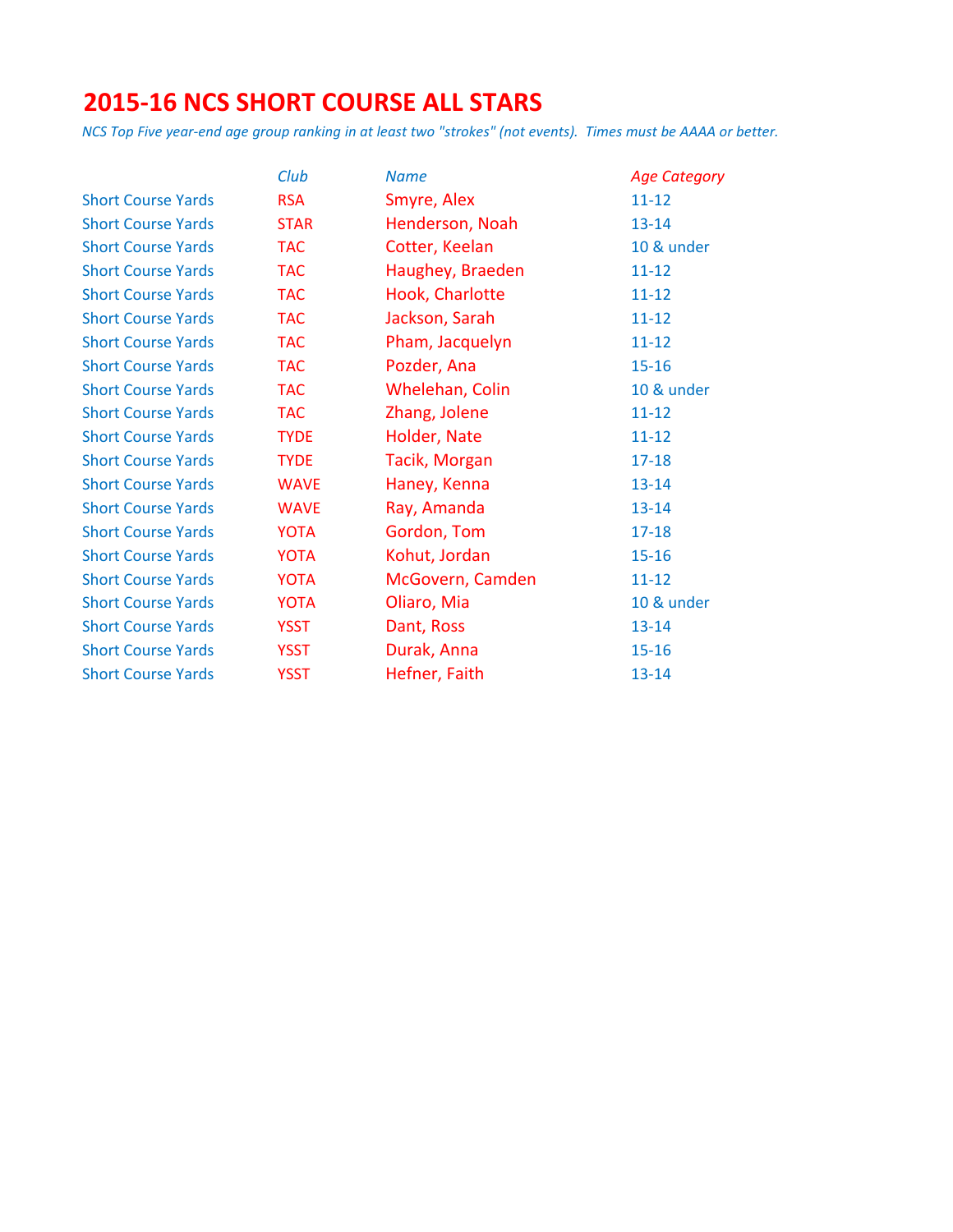# **2016 NCS LONG COURSE ALL STARS**

|                           | Club        | <b>Name</b>              | <b>Age Category</b> |
|---------------------------|-------------|--------------------------|---------------------|
| <b>Long Course Meters</b> | <b>ASC</b>  | Soule, Mary              | $17 - 18$           |
| <b>Long Course Meters</b> | <b>ATOM</b> | Rauch, Jacob             | $15 - 16$           |
| <b>Long Course Meters</b> | <b>ATOM</b> | Whitmire, Liza           | $13 - 14$           |
| <b>Long Course Meters</b> | <b>CAT</b>  | Pritchard, Gator         | $13 - 14$           |
| <b>Long Course Meters</b> | <b>CAT</b>  | Weaver, Ryan             | $11 - 12$           |
| <b>Long Course Meters</b> | <b>DUKE</b> | Howard, Judd             | $17 - 18$           |
| <b>Long Course Meters</b> | <b>EAC</b>  | Bathory, Levente         | $15 - 16$           |
| <b>Long Course Meters</b> | <b>EAC</b>  | Duckworth, Ben           | $13 - 14$           |
| <b>Long Course Meters</b> | <b>EAC</b>  | Horn, Caitlin            | $11 - 12$           |
| <b>Long Course Meters</b> | <b>ECA</b>  | Hastings, Emma           | $11 - 12$           |
| <b>Long Course Meters</b> | <b>GCY</b>  | Forst, Preston           | $13 - 14$           |
| <b>Long Course Meters</b> | <b>HPSC</b> | Edwards, Jonathan        | 10 & under          |
| <b>Long Course Meters</b> | <b>MAC</b>  | Abaqueta, Cam            | $11 - 12$           |
| <b>Long Course Meters</b> | <b>MAC</b>  | Barnett, Wesley          | $13 - 14$           |
| <b>Long Course Meters</b> | <b>MAC</b>  | Bartis, Olwyn            | $15 - 16$           |
| <b>Long Course Meters</b> | <b>MAC</b>  | Bradshaw, Lane           | 10 & under          |
| <b>Long Course Meters</b> | <b>MAC</b>  | Brown, Erika             | $17 - 18$           |
| <b>Long Course Meters</b> | <b>MAC</b>  | Chan, Will               | $15 - 16$           |
| <b>Long Course Meters</b> | <b>MAC</b>  | Conklin, Justin          | $17 - 18$           |
| <b>Long Course Meters</b> | <b>MAC</b>  | Connery, Tim             | $13 - 14$           |
| <b>Long Course Meters</b> | <b>MAC</b>  | <b>Cummings, Kassidy</b> | 10 & under          |
| <b>Long Course Meters</b> | <b>MAC</b>  | Dona, Hanani             | $11 - 12$           |
| <b>Long Course Meters</b> | <b>MAC</b>  | Fenwick, Ben             | $15 - 16$           |
| <b>Long Course Meters</b> | <b>MAC</b>  | <b>Flickinger, Maddy</b> | $13 - 14$           |
| <b>Long Course Meters</b> | <b>MAC</b>  | Harris, Chloe            | $13 - 14$           |
| <b>Long Course Meters</b> | <b>MAC</b>  | Hauder, Caroline         | $15 - 16$           |
| <b>Long Course Meters</b> | <b>MAC</b>  | Johnson, Luke            | $15 - 16$           |
| <b>Long Course Meters</b> | <b>MAC</b>  | Kim, Stephen             | $11 - 12$           |
| <b>Long Course Meters</b> | <b>MAC</b>  | Kroll, Matthew           | $11 - 12$           |
| <b>Long Course Meters</b> | <b>MAC</b>  | Larson, Sinclair         | $15 - 16$           |
| <b>Long Course Meters</b> | <b>MAC</b>  | Lindner, Sophie          | $15 - 16$           |
| <b>Long Course Meters</b> | <b>MAC</b>  | Marsh, Alyssa            | $17 - 18$           |
| <b>Long Course Meters</b> | <b>MAC</b>  | Menkhaus, Julia          | $15 - 16$           |
| <b>Long Course Meters</b> | <b>MAC</b>  | Menkhaus, Madeline       | $11 - 12$           |
| <b>Long Course Meters</b> | <b>MAC</b>  | Merritt, Kensley         | $13 - 14$           |
| <b>Long Course Meters</b> | <b>MAC</b>  | Monahan, Conall          | $13 - 14$           |
| <b>Long Course Meters</b> | <b>MAC</b>  | Mumford, Colin           | 10 & under          |
| <b>Long Course Meters</b> | <b>MAC</b>  | Poelke, Boyd             | $13 - 14$           |
| <b>Long Course Meters</b> | <b>MAC</b>  | Whipple, Zack            | $13 - 14$           |
| <b>Long Course Meters</b> | <b>MAC</b>  | Zucker, Colson           | $15 - 16$           |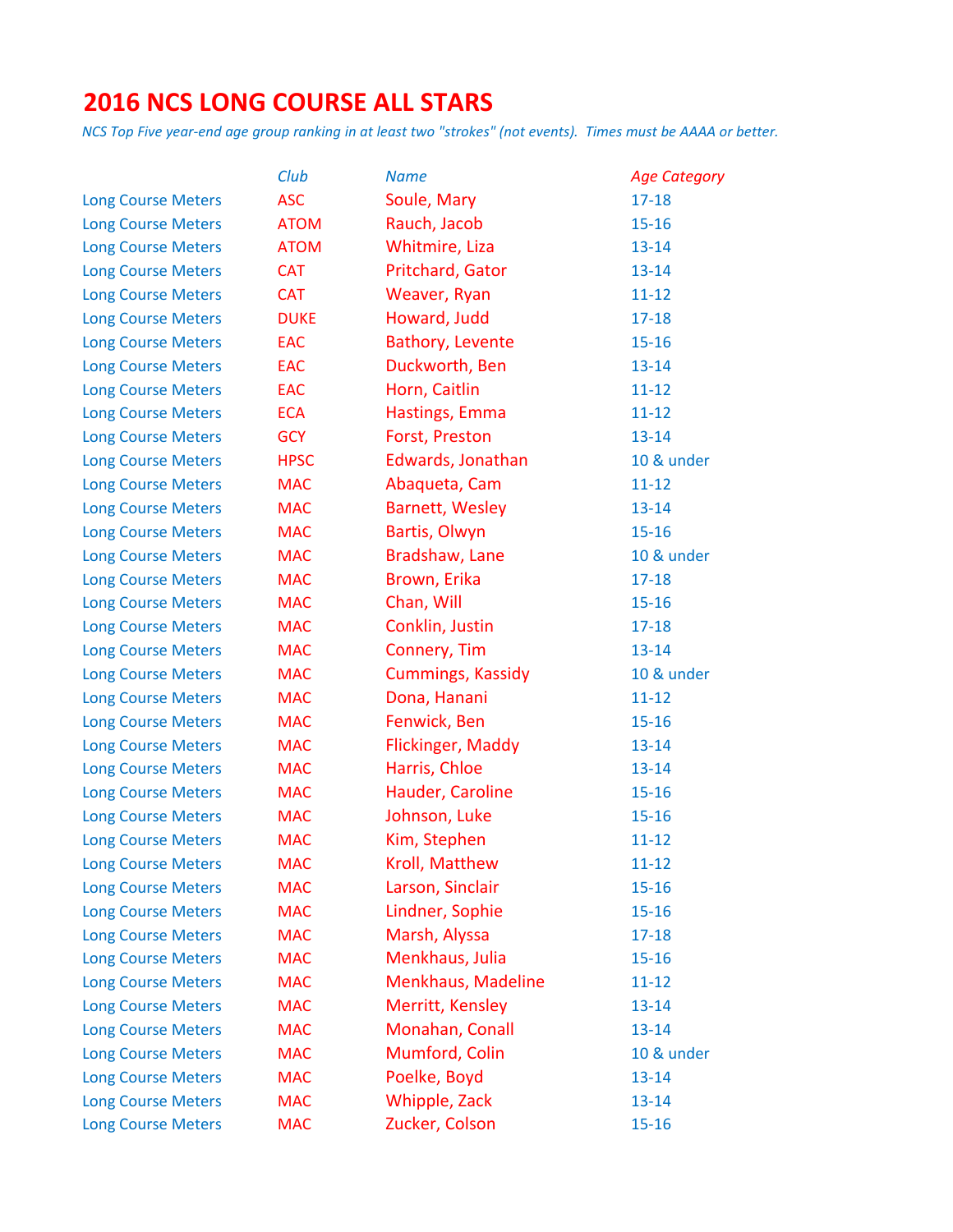# **2016 NCS LONG COURSE ALL STARS**

|                           | Club        | <b>Name</b>              | <b>Age Category</b> |
|---------------------------|-------------|--------------------------|---------------------|
| <b>Long Course Meters</b> | <b>MOR</b>  | Arens, Abby              | $13 - 14$           |
| <b>Long Course Meters</b> | <b>MOR</b>  | <b>Blandford, Connor</b> | $17 - 18$           |
| <b>Long Course Meters</b> | <b>MOR</b>  | Brown, Zach              | $15 - 16$           |
| <b>Long Course Meters</b> | <b>MOR</b>  | Cady, Alexii             | 10 & under          |
| <b>Long Course Meters</b> | <b>MOR</b>  | Carter, Olivia           | $15 - 16$           |
| <b>Long Course Meters</b> | <b>MOR</b>  | Cobb, Collier            | $17 - 18$           |
| <b>Long Course Meters</b> | <b>MOR</b>  | Countie, Grace           | $15 - 16$           |
| <b>Long Course Meters</b> | <b>MOR</b>  | Crouse, Caroline         | $13 - 14$           |
| <b>Long Course Meters</b> | <b>MOR</b>  | Giamber, Sarah           | $17 - 18$           |
| <b>Long Course Meters</b> | <b>MOR</b>  | Healy, John              | $15 - 16$           |
| <b>Long Course Meters</b> | <b>MOR</b>  | Homovich, Madison        | $15 - 16$           |
| <b>Long Course Meters</b> | <b>MOR</b>  | Kawaguchi, Rhys          | $17 - 18$           |
| <b>Long Course Meters</b> | <b>MOR</b>  | Lombana, Greg            | $17 - 18$           |
| <b>Long Course Meters</b> | <b>MOR</b>  | McCauley, Ashley         | $15 - 16$           |
| <b>Long Course Meters</b> | <b>MOR</b>  | Moore, Kate              | $17 - 18$           |
| <b>Long Course Meters</b> | <b>MOR</b>  | Poole, Julia             | $15 - 16$           |
| <b>Long Course Meters</b> | <b>MOR</b>  | Ress, Justin             | $17 - 18$           |
| <b>Long Course Meters</b> | <b>MOR</b>  | Rubendall, Brooke        | $17 - 18$           |
| <b>Long Course Meters</b> | <b>MOR</b>  | Silver, Tyler            | $17 - 18$           |
| <b>Long Course Meters</b> | <b>MOR</b>  | Zettel, Nicole           | 10 & under          |
| <b>Long Course Meters</b> | <b>NCAC</b> | Cairns, Noah             | $17 - 18$           |
| <b>Long Course Meters</b> | <b>NCAC</b> | Cairns, Zac              | $13 - 14$           |
| <b>Long Course Meters</b> | <b>NCAC</b> | Hoover, Sam              | $11 - 12$           |
| <b>Long Course Meters</b> | <b>NCAC</b> | Macmillan, Will          | $17 - 18$           |
| <b>Long Course Meters</b> | <b>NCAC</b> | Ren, Jordan              | $15 - 16$           |
| <b>Long Course Meters</b> | <b>NCAC</b> | Wickman, Carson          | $13 - 14$           |
| <b>Long Course Meters</b> | <b>NCS</b>  | Caldwell, Courtney       | $17 - 18$           |
| <b>Long Course Meters</b> | <b>NCS</b>  | Revis, Mason             | $17 - 18$           |
| <b>Long Course Meters</b> | <b>RMY</b>  | Miller, Brandon          | $11 - 12$           |
| <b>Long Course Meters</b> | <b>RSA</b>  | Bunger, Joe              | $11 - 12$           |
| <b>Long Course Meters</b> | <b>RSA</b>  | Curzan, Claire           | $11 - 12$           |
| <b>Long Course Meters</b> | <b>RSA</b>  | Keough, Patrick          | $11 - 12$           |
| <b>Long Course Meters</b> | <b>RSA</b>  | Li, Andrew               | 10 & under          |
| <b>Long Course Meters</b> | <b>SAIL</b> | Lucky, Matthew           | $11 - 12$           |
| <b>Long Course Meters</b> | <b>TAC</b>  | Cotter, Colin            | $13 - 14$           |
| <b>Long Course Meters</b> | <b>TAC</b>  | Cotter, Keelan           | 10 & under          |
| <b>Long Course Meters</b> | <b>TAC</b>  | Haughey, Braeden         | $11 - 12$           |
| <b>Long Course Meters</b> | <b>TAC</b>  | Hook, Charlotte          | $11 - 12$           |
| <b>Long Course Meters</b> | <b>TAC</b>  | Marrujo, Max             | 10 & under          |
| <b>Long Course Meters</b> | <b>TAC</b>  | Payne, Davis             | $15 - 16$           |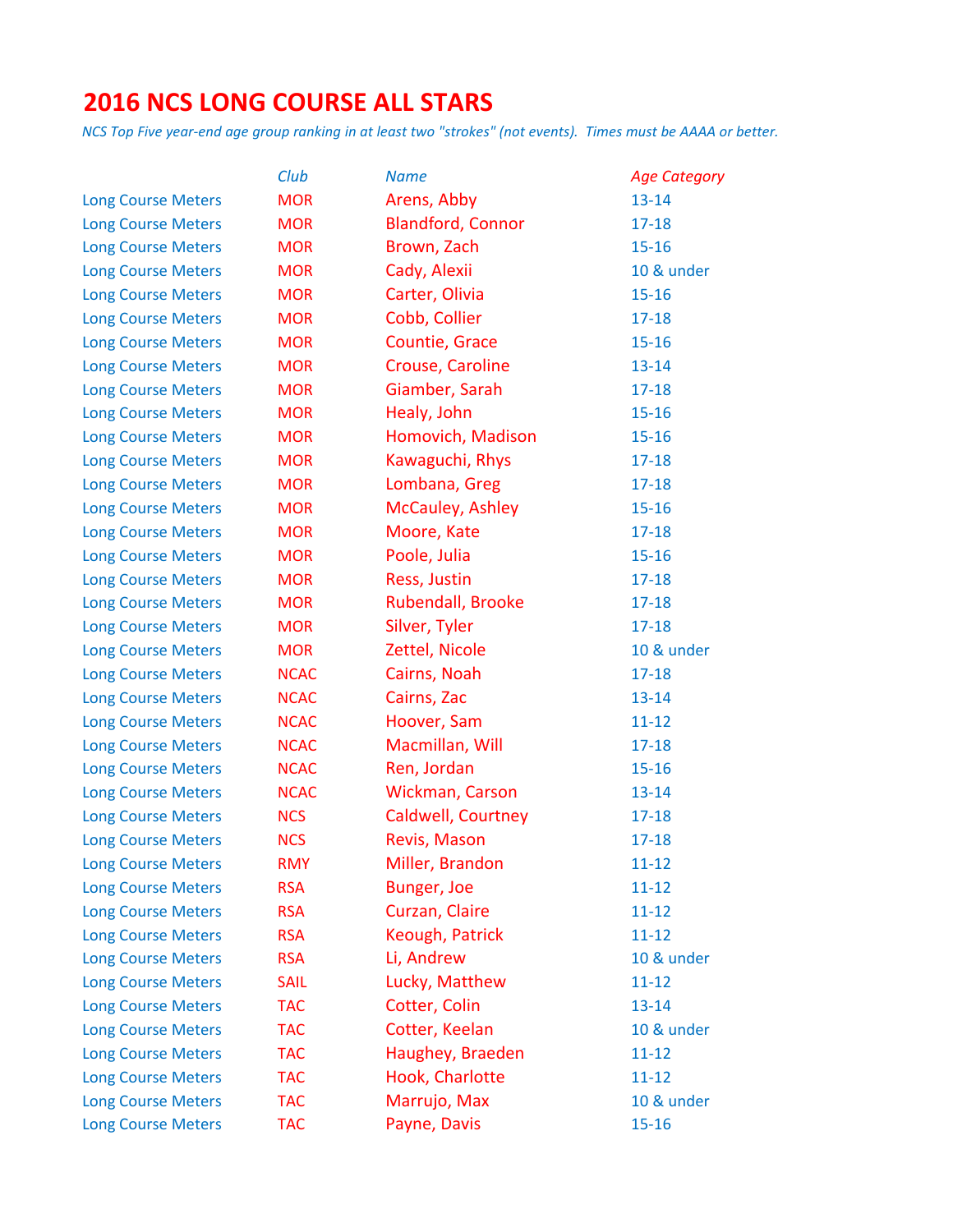# **2016 NCS LONG COURSE ALL STARS**

|                           | Club        | <b>Name</b>            | <b>Age Category</b> |
|---------------------------|-------------|------------------------|---------------------|
| <b>Long Course Meters</b> | <b>TAC</b>  | Pozder, Ana            | $15 - 16$           |
| <b>Long Course Meters</b> | <b>TAC</b>  | Zhang, Jolene          | $11 - 12$           |
| <b>Long Course Meters</b> | <b>TYDE</b> | Mohr, Katie            | $11 - 12$           |
| <b>Long Course Meters</b> | <b>TYDE</b> | Tacik, Morgan          | $17 - 18$           |
| <b>Long Course Meters</b> | <b>WAVE</b> | <b>Baldwin, Daniel</b> | $13 - 14$           |
| <b>Long Course Meters</b> | <b>WAVE</b> | Haney, Kenna           | $13 - 14$           |
| <b>Long Course Meters</b> | <b>WAVE</b> | Ray, Amanda            | $13 - 14$           |
| <b>Long Course Meters</b> | <b>WNCY</b> | Johnson, Aj            | $11 - 12$           |
| <b>Long Course Meters</b> | <b>WNCY</b> | Sutter, Olivia         | $13 - 14$           |
| <b>Long Course Meters</b> | YOTA        | Battaglini, Lucca      | 10 & under          |
| <b>Long Course Meters</b> | YOTA        | McGovern, Camden       | $11 - 12$           |
| <b>Long Course Meters</b> | YOTA        | Morgan, Brooke         | $13 - 14$           |
| <b>Long Course Meters</b> | YOTA        | Nusbaum, Jenny         | $17 - 18$           |
| <b>Long Course Meters</b> | YOTA        | Welsh, Lily            | 10 & under          |
| <b>Long Course Meters</b> | <b>YSST</b> | Dant, Ross             | $15 - 16$           |
| <b>Long Course Meters</b> | <b>YSST</b> | Durak, Anna            | $15 - 16$           |
| <b>Long Course Meters</b> | <b>YSST</b> | Hefner, Faith          | $15 - 16$           |
| <b>Long Course Meters</b> | <b>YSST</b> | McCosh, Ethan          | $13 - 14$           |
|                           |             |                        |                     |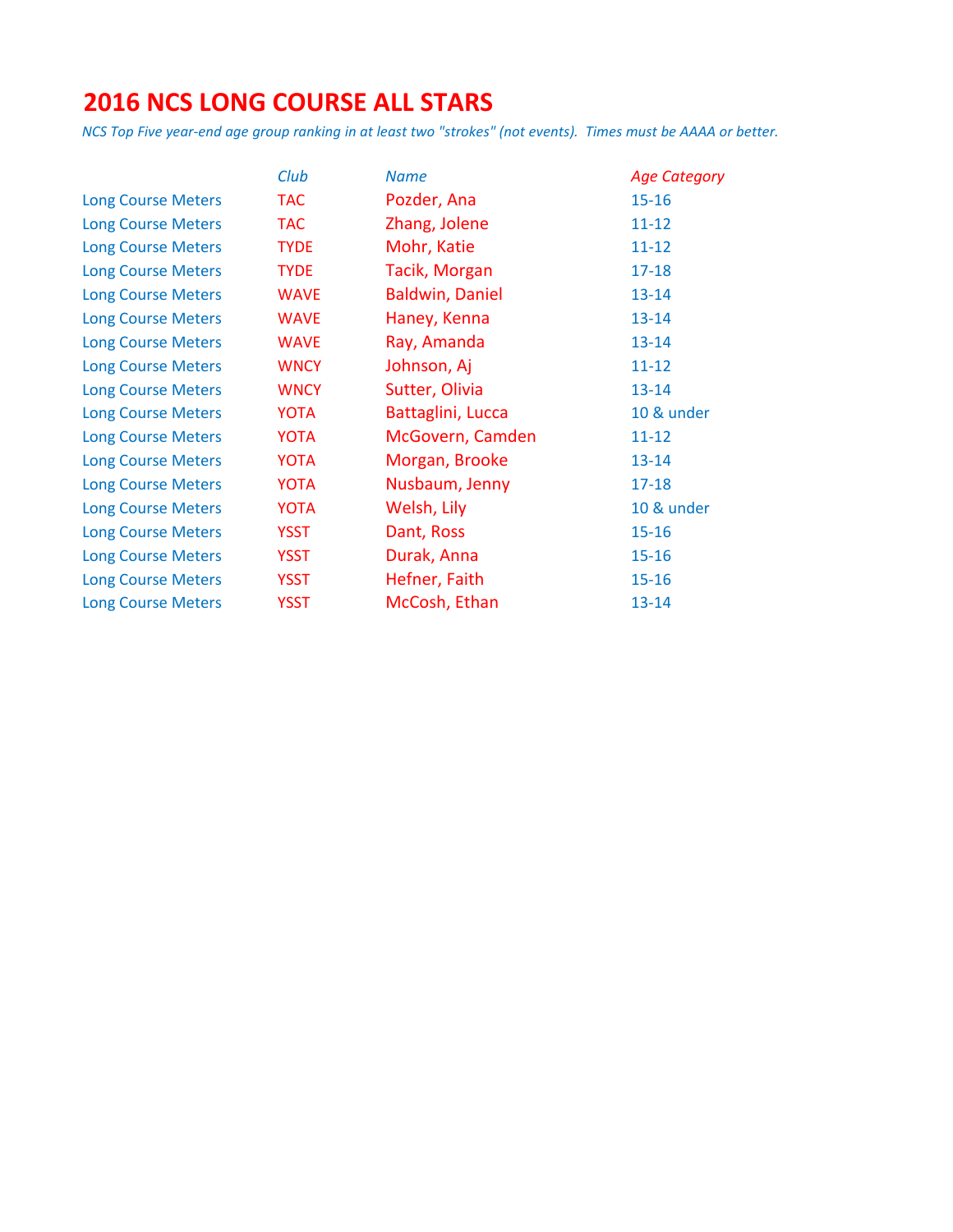#### **2015-16 NATIONAL TOP TEN ALL STARS**

*Year-end National Top Ten time in a single age group*

|            | Club        | <b>Name</b>              | <b>Age Category</b> |
|------------|-------------|--------------------------|---------------------|
| Nat Top 10 | <b>ASC</b>  | Kriegler, Abby           | 15                  |
| Nat Top 10 | <b>CAT</b>  | Weaver, Ryan             | 12                  |
| Nat Top 10 | <b>DUKE</b> | Howard, Judd             | 18                  |
| Nat Top 10 | <b>DUKE</b> | St George, Max           | 18                  |
| Nat Top 10 | EAC         | Bathory, Levente         | 17                  |
| Nat Top 10 | <b>MAC</b>  | Abaqueta, Cam            | 12                  |
| Nat Top 10 | <b>MAC</b>  | <b>Barnett, Wesley</b>   | 13                  |
| Nat Top 10 | <b>MAC</b>  | Brown, Erika             | 17                  |
| Nat Top 10 | <b>MAC</b>  | Chan, Will               | 15                  |
| Nat Top 10 | <b>MAC</b>  | Connery, Tim             | 13                  |
| Nat Top 10 | <b>MAC</b>  | Flickinger, Maddy        | 14                  |
| Nat Top 10 | <b>MAC</b>  | Hauder, Caroline         | 16                  |
| Nat Top 10 | <b>MAC</b>  | Higgs, Albury            | 16                  |
| Nat Top 10 | <b>MAC</b>  | Higgs, Lilly             | 15                  |
| Nat Top 10 | <b>MAC</b>  | Kim, Stephen             | 12                  |
| Nat Top 10 | <b>MAC</b>  | Marsh, Alyssa            | 18                  |
| Nat Top 10 | <b>MAC</b>  | Menkhaus, Julia          | 15                  |
| Nat Top 10 | <b>MAC</b>  | Menkhaus, Madeline       | 12                  |
| Nat Top 10 | <b>MAC</b>  | Merritt, Jessica         | 17                  |
| Nat Top 10 | <b>MAC</b>  | Murray, Nathan           | 18                  |
| Nat Top 10 | <b>MAC</b>  | Nelson, Baylor           | 12                  |
| Nat Top 10 | <b>MAC</b>  | Nelson, Stephanie        | 17                  |
| Nat Top 10 | <b>MAC</b>  | Poelke, Boyd             | 14                  |
| Nat Top 10 | <b>MOR</b>  | Arens, Abby              | 13                  |
| Nat Top 10 | <b>MOR</b>  | <b>Blandford, Connor</b> | 17                  |
| Nat Top 10 | <b>MOR</b>  | Brown, Zach              | 15                  |
| Nat Top 10 | <b>MOR</b>  | Carter, Olivia           | 15                  |
| Nat Top 10 | <b>MOR</b>  | Countie, Grace           | 16                  |
| Nat Top 10 | <b>MOR</b>  | <b>Crouse, Caroline</b>  | 14                  |
| Nat Top 10 | <b>MOR</b>  | Healy, John              | 15                  |
| Nat Top 10 | <b>MOR</b>  | Homovich, Madison        | 15                  |
| Nat Top 10 | <b>MOR</b>  | McCauley, Ashley         | 14                  |
| Nat Top 10 | <b>MOR</b>  | Moore, Kate              | 16                  |
| Nat Top 10 | <b>MOR</b>  | Poole, Julia             | 16                  |
| Nat Top 10 | <b>MOR</b>  | Ress, Justin             | 18                  |
| Nat Top 10 | <b>NCAC</b> | Cairns, Zac              | 13                  |
| Nat Top 10 | <b>NCAC</b> | Hoover, Sam              | 12                  |
| Nat Top 10 | <b>NCAC</b> | Macmillan, Will          | 17                  |
| Nat Top 10 | <b>NCS</b>  | Burkett, Jon             | 18                  |
| Nat Top 10 | <b>NCS</b>  | Caldwell, Courtney       | 18                  |
|            |             |                          |                     |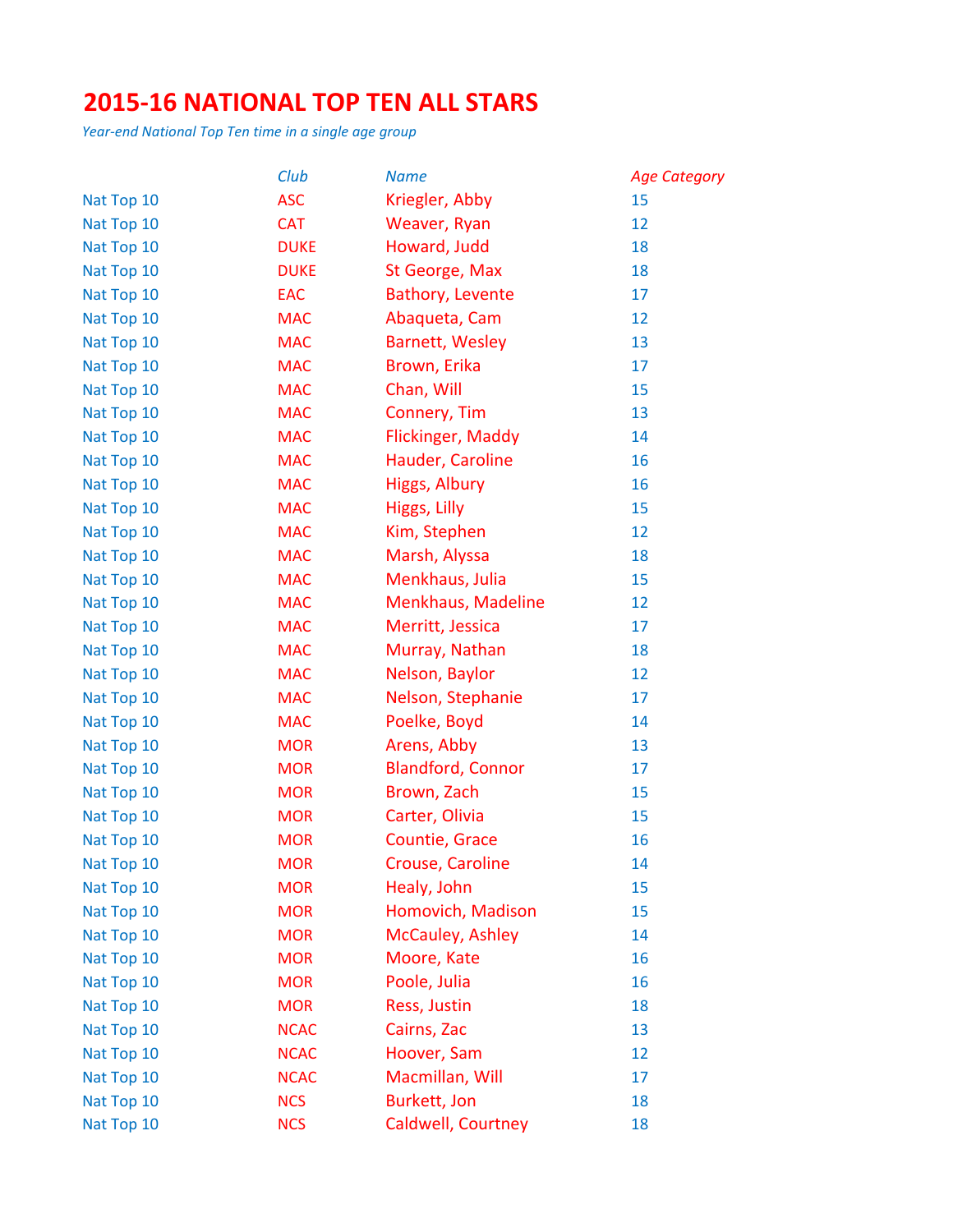#### **2015-16 NATIONAL TOP TEN ALL STARS**

*Year-end National Top Ten time in a single age group*

|            | Club        | <b>Name</b>        | <b>Age Category</b> |
|------------|-------------|--------------------|---------------------|
| Nat Top 10 | <b>NSS</b>  | Walker, Jack       | 14                  |
| Nat Top 10 | <b>RSA</b>  | Bunger, Joe        | 11                  |
| Nat Top 10 | <b>RSA</b>  | Curzan, Claire     | 11                  |
| Nat Top 10 | <b>RSA</b>  | Ivy, Michael       | 14                  |
| Nat Top 10 | <b>RSA</b>  | Keough, Patrick    | 12                  |
| Nat Top 10 | <b>RSA</b>  | Pierce, Camila     | 11                  |
| Nat Top 10 | <b>RSA</b>  | Smyre, Alex        | 12                  |
| Nat Top 10 | <b>SAIL</b> | Lucky, Matthew     | 11                  |
| Nat Top 10 | <b>STAR</b> | Henderson, Noah    | 14                  |
| Nat Top 10 | <b>TAC</b>  | Clark, Abby        | 11                  |
| Nat Top 10 | <b>TAC</b>  | Haughey, Braeden   | 11                  |
| Nat Top 10 | <b>TAC</b>  | Hook, Charlotte    | 12                  |
| Nat Top 10 | <b>TAC</b>  | Pozder, Ana        | 15                  |
| Nat Top 10 | <b>TYDE</b> | Jao, Nathan        | 11                  |
| Nat Top 10 | <b>TYDE</b> | Mohr, Katie        | 12                  |
| Nat Top 10 | <b>WAVE</b> | Ray, Amanda        | 13                  |
| Nat Top 10 | <b>WNCY</b> | Johnson, Aj        | 12                  |
| Nat Top 10 | <b>YSST</b> | Dant, Ross         | 14                  |
| Nat Top 10 | <b>YSST</b> | Peterson, Emmaline | 16                  |
|            |             |                    |                     |